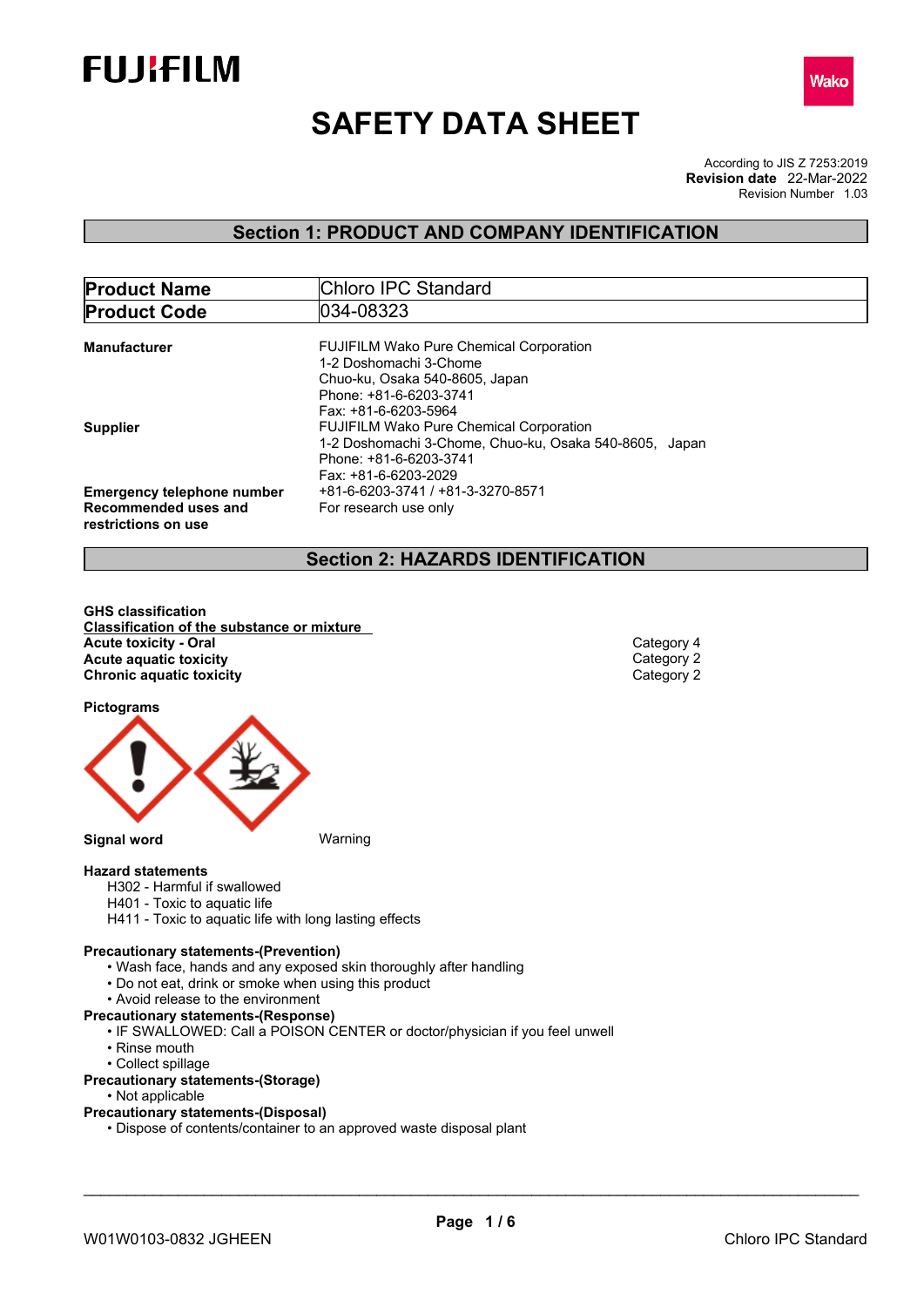| Other hazards                      | Not available                                            |                                                     |             |                 |                |
|------------------------------------|----------------------------------------------------------|-----------------------------------------------------|-------------|-----------------|----------------|
|                                    | <b>Section 3: COMPOSITION/INFORMATION ON INGREDIENTS</b> |                                                     |             |                 |                |
| <b>Single Substance or Mixture</b> | Substance                                                |                                                     |             |                 |                |
| Formula                            | C10H12CINO2                                              |                                                     |             |                 |                |
| <b>Chemical Name</b>               | Weight-%                                                 | <b>Molecular weight</b>                             | <b>ENCS</b> | <b>ISHL No.</b> | <b>CAS RN</b>  |
| Chlorpropham                       | 99.0                                                     | 213.66                                              | $(3)-3217$  | 4-(6)-45        | $101 - 21 - 3$ |
| Note on ISHL No.:                  |                                                          | * in the table means announced chemical substances. |             |                 |                |

## **Section 4: FIRST AID MEASURES**

#### **Inhalation**

**Others**

Remove to fresh air. If symptoms persist, call a physician.

#### **Skin contact**

Wash off immediately with soap and plenty of water. If symptoms persist, call a physician.

## **Eye contact**

IF IN EYES: Rinse cautiously with water for several minutes. Remove contact lenses, if present and easy to do. Continue rinsing. Immediate medical attention is required.

#### **Ingestion**

Rinse mouth. Never give anything by mouth to an unconscious person. Call a physician or poison control center immediately. Do not induce vomiting without medical advice.

#### **Protection of first-aiders**

Use personal protective equipment as required.

## **Section 5: FIRE FIGHTING MEASURES**

#### **Suitable extinguishing media**

Water spray (fog), Carbon dioxide (CO2), Foam, Extinguishing powder, Sand

**Unsuitable extinguishing media**

No information available

#### **Specific hazards arising from the chemical product**

Thermal decomposition can lead to release of irritating and toxic gases and vapors.

#### **Special extinguishing method**

## No information available

## **Special protective actions for**

#### **fire-fighters**

Use personal protective equipment as required.Firefighters should wear self-contained breathing apparatus and full firefighting turnout gear.

## **Section 6: ACCIDENTAL RELEASE MEASURES**

#### **Personal precautions, protective equipment and emergency procedures**

For indoor, provide adequate ventilation process until the end of working. Deny unnecessary entry other than the people involved by, for example, using a rope. While working, wear appropriate protective equipments to avoid adhering it on skin, or inhaling the gas. Work from windward, and retract the people downwind.

#### **Environmental precautions**

To be careful not discharged to the environment without being properly handled waste water contaminated.

**Methods and materials for contaminent and methods and materials for cleaning up**

## Sweep up and gather scattered particles, and collect it in an empty airtight container.

## **Recoverly, neutralization**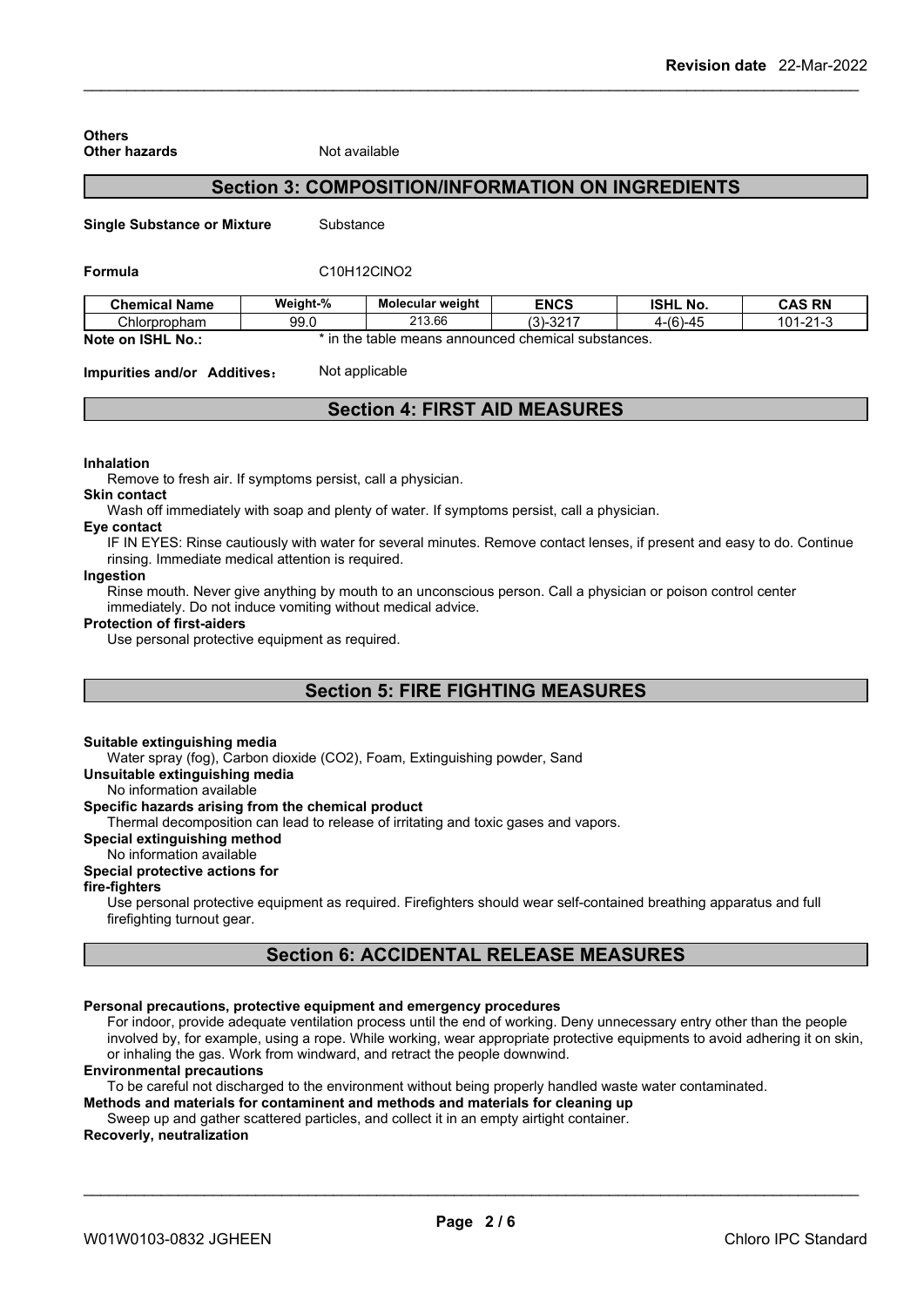#### No information available

#### **Secondary disaster prevention measures**

Clean contaminated objects and areas thoroughly observing environmental regulations.

## **Section 7: HANDLING AND STORAGE**

#### **Handling**

#### **Technical measures**

Avoid contact with strong oxidizing agents. Use with local exhaust ventilation.

#### **Precautions**

Do not rough handling containers, such as upsetting, falling, giving a shock, and dragging Prevent leakage, overflow, and scattering. Not to generate steam and dust in vain. Seal the container after use. After handling, wash hands and face, and then gargle In places other than those specified, should not be smoking or eating and drinking Should not be brought contaminated protective equipment and gloves to rest stops Deny unnecessary entry of non-emergency personnel to the handling area

#### **Safety handling precautions**

Avoid contact with skin, eyes or clothing. Use personal protective equipment as required.

#### **Storage**

**Safe storage conditions**

**Incompatible substances** 

Keep container protect from light tightly closed. Store in a cool (2-10 °C) place. Packed with an inert gas. **Safe packaging material** Glass<br>**ompatible substances** Strong oxidizing agents

### **Section 8: EXPOSURE CONTROLS/PERSONAL PROTECTION**

#### **Engineering controls**

In case of indoor workplace, seal the source or use a local exhaust system. Provide the safety shower facility, and handand eye-wash facility. And display their position clearly.

**Exposure limits** This product, as supplied, does not contain any hazardous materials with occupational exposure limits established by the region specific regulatory bodies.

#### **Personal protective equipment**

**Respiratory protection** Dust mask **Hand protection** Protection gloves **Eye protection** protective eyeglasses or chemical safety goggles **Skin and body protection** Long-sleeved work clothes

**General hygiene considerations**

Handle in accordance with good industrial hygiene and safety practice.

## **Section 9: PHYSICAL AND CHEMICAL PROPERTIES**

| Form                                                   |                             |
|--------------------------------------------------------|-----------------------------|
| Color                                                  | white                       |
| Appearance                                             | crystalline powder - powder |
| Odor                                                   | no data available           |
| Melting point/freezing point                           | 40 - 43 °C                  |
| Boiling point, initial boiling point and boiling range | no data available           |
| <b>Flammability</b>                                    | no data available           |
| <b>Evaporation rate:</b>                               | no data available           |
| Flammability (solid, gas):                             | no data available           |
| Upper/lower flammability or                            |                             |
| explosive limits                                       |                             |
| Upper:                                                 | no data available           |
| Lower:                                                 | no data available           |
| <b>Flash point</b>                                     | no data available           |
| <b>Auto-ignition temperature:</b>                      | no data available           |
| Decomposition temperature:                             | 150 °C                      |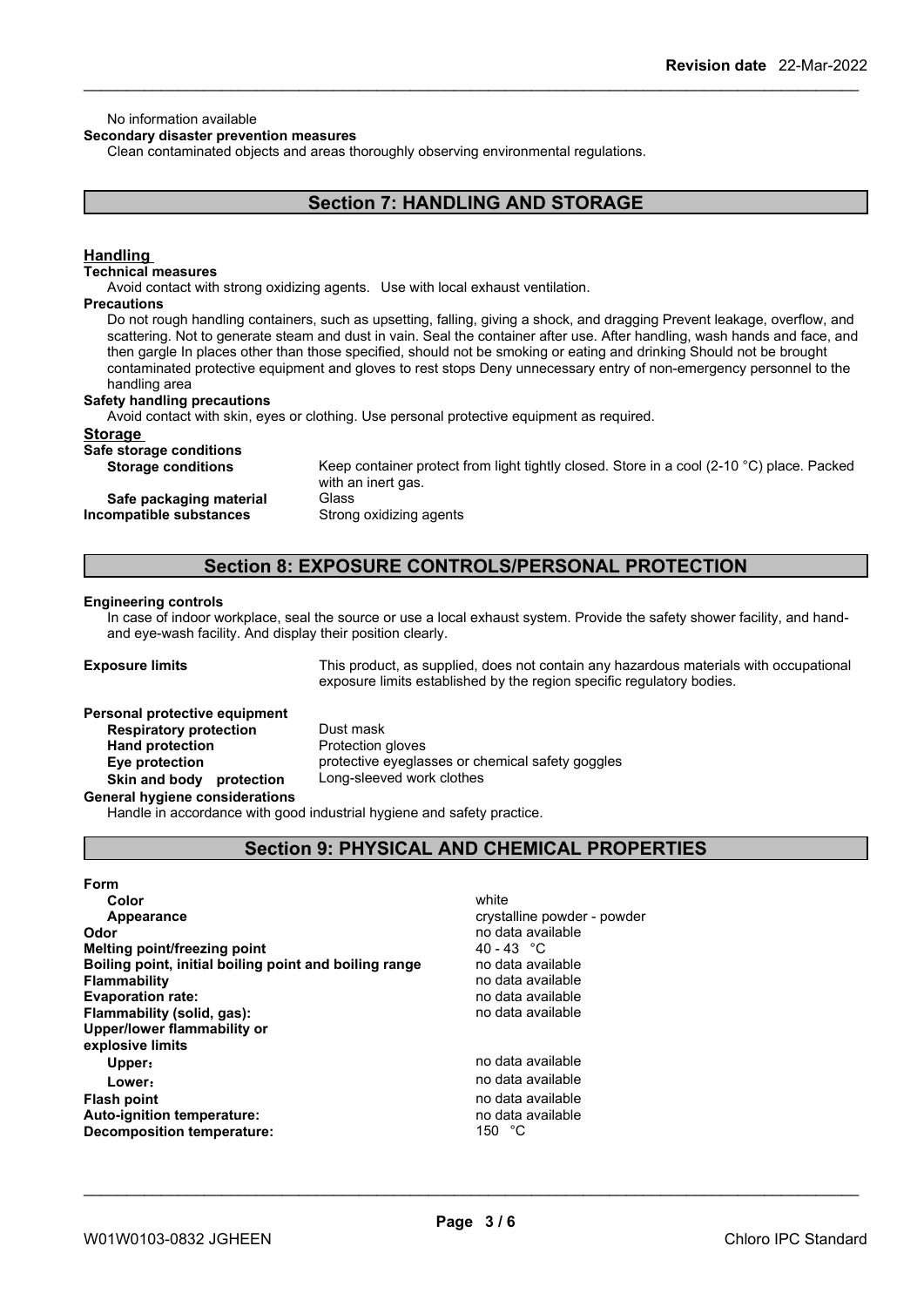**pH** no data available<br>**Viscosity (coefficient of viscosity)** example the no data available **Viscosity (coefficient of viscosity)** no data available **Dynamic viscosity**<br>Solubilities **n-Octanol/water partition coefficient:(log Pow)** 3.4 **Vapour pressure** no data available<br> **Specific Gravity / Relative density** enter the no data available **Specific Gravity / Relative density**<br>Vapour density **Particle characteristics** 

water, Ethanol and acetone : soluble .<br>3.4 **Vapour density** no data available

## **Section 10: STABILITY AND REACTIVITY**

#### **Stability**

| <b>Reactivity</b><br><b>Chemical stability</b> | no data available<br>May be altered by light.                               |
|------------------------------------------------|-----------------------------------------------------------------------------|
| <b>Hazardous reactions</b>                     |                                                                             |
| None under normal processing                   |                                                                             |
| <b>Conditions to avoid</b>                     |                                                                             |
| Extremes of temperature and direct sunlight    |                                                                             |
| Incompatible materials                         |                                                                             |
| Strong oxidizing agents                        |                                                                             |
| <b>Hazardous decomposition products</b>        |                                                                             |
|                                                | Carbon monooxide (CO), Carbon dioxide (CO2), Nitrogen oxides (NOx), Halides |
|                                                |                                                                             |

## **Section 11: TOXICOLOGICAL INFORMATION**

#### **Acute toxicity**

| <b>Chemical Name</b> | <b>Oral LD50</b>      | <b>LD50</b><br>Dermal        | <b>_C50</b><br>Inhala<br>™tion. |
|----------------------|-----------------------|------------------------------|---------------------------------|
| Chlorpropham         | 200<br>(Rat)<br>ma/ka | 2000<br>.<br>Rabbit<br>ma/kc | N/A                             |

**Skin irritation/corrosion** no data available **Serious eye damage/ irritation** no data available **Respiratory or skin sensitization** no data available **Reproductive cell mutagenicity** no data available

| Skin irritation/corrosion         |  |
|-----------------------------------|--|
| Serious eve damage/ irritation    |  |
| Respiratory or skin sensitization |  |
| Reproductive cell mutagenicity    |  |
| Carcinogenicity                   |  |

| <b>Chemical Name</b>           | <b>NTP</b> | <b>IARC</b>       | <b>ACGIH</b> | <b>JSOH</b> (Japan) |
|--------------------------------|------------|-------------------|--------------|---------------------|
| Chlorpropham<br>$101 - 21 - 3$ |            | Group 3           |              |                     |
| <b>Reproductive toxicity</b>   |            | no data available |              |                     |
| <b>STOT-single exposure</b>    |            | no data available |              |                     |
| <b>STOT-repeated exposure</b>  |            | no data available |              |                     |
| <b>Aspiration hazard</b>       |            | no data available |              |                     |

## **Section 12: ECOLOGICAL INFORMATION**

#### **Ecotoxicity**

| <b>Chemical Name</b> | Algae/aguatic plants        | Fish                      | Crustacea            |
|----------------------|-----------------------------|---------------------------|----------------------|
| Chlorpropham         | EC50 : Navicula pelliculosa | LC50: Oncorhynchus mykiss | EC50 : Daphnia magna |
|                      | 1.65 ma/L 72 h              | 7.8 mg/L 96 h             | 3.7 ma/L 48 h        |
| Other data           | no data available           |                           |                      |

**Persistence and degradability** No information available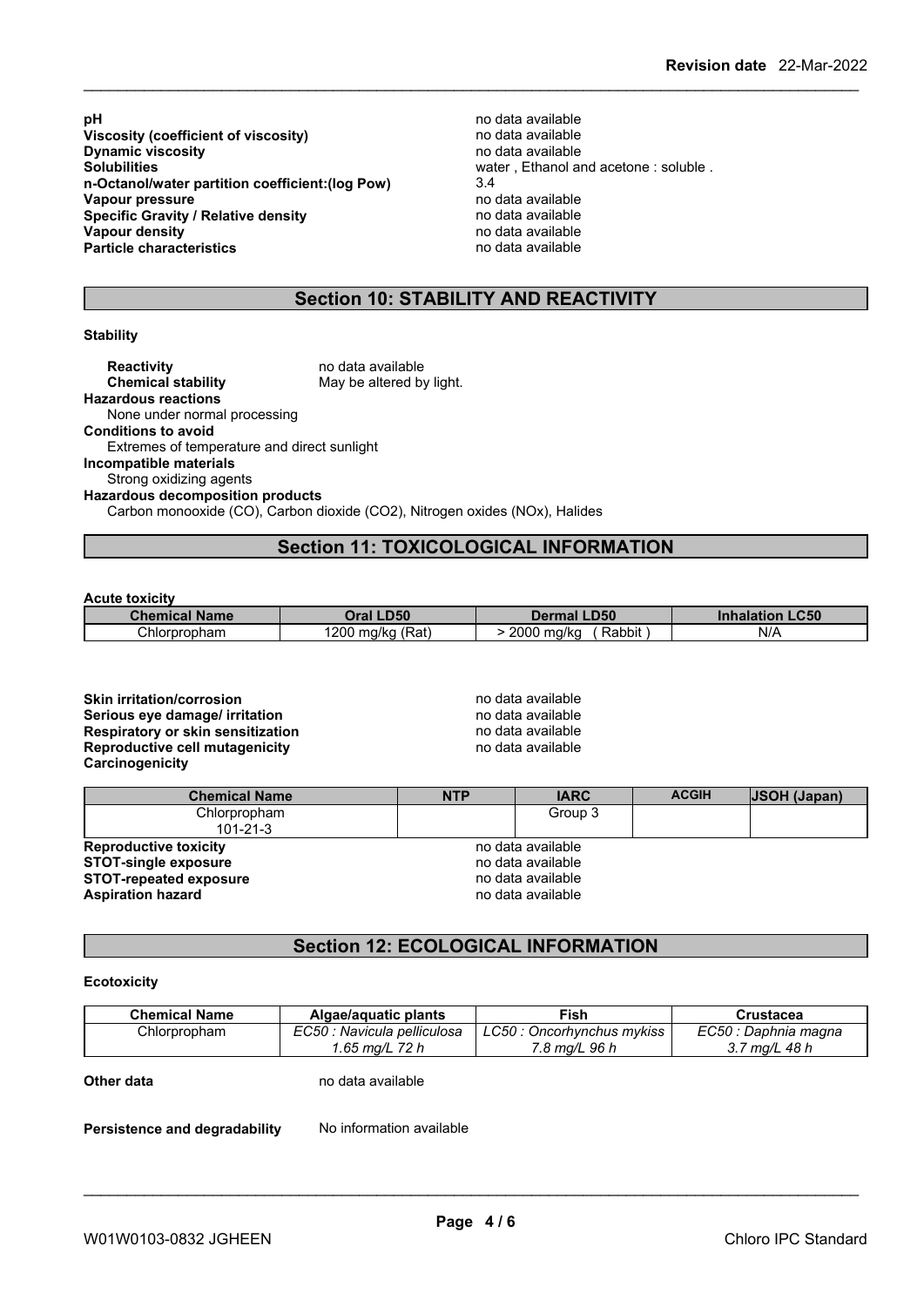## **Bioaccumulative potential** No information available<br> **Mobility in soil Mobility No information available Hazard** to the ozone layer

No information available<br>No information available

## **Section 13: DISPOSAL CONSIDERATIONS**

#### **Waste from residues**

Disposal should be in accordance with applicable regional, national and local laws and regulations. **Contaminated container and contaminated packaging**

Disposal should be in accordance with applicable regional, national and local laws and regulations.

## **Section 14: TRANSPORT INFORMATION**

| <b>ADR/RID</b>                   |                                                                   |
|----------------------------------|-------------------------------------------------------------------|
| <b>UN number</b>                 | <b>UN3077</b>                                                     |
| Proper shipping name:            | Environmentally hazardous substance, solid, n.o.s. (Chlorpropham) |
| UN classfication                 | 9                                                                 |
| <b>Subsidiary hazard class</b>   |                                                                   |
| Packing group                    | Ш                                                                 |
| <b>Marine pollutant</b>          | Yes                                                               |
| <b>IMDG</b>                      |                                                                   |
| UN number                        | UN3077                                                            |
| Proper shipping name:            | Environmentally hazardous substance, solid, n.o.s. (Chlorpropham) |
| <b>UN classfication</b>          | 9                                                                 |
| <b>Subsidiary hazard class</b>   |                                                                   |
| Packing group                    | Ш                                                                 |
| <b>Marine pollutant (Sea)</b>    | Yes                                                               |
| Transport in bulk according to   | No information available                                          |
| Annex II of MARPOL 73/78 and     |                                                                   |
| the IBC Code                     |                                                                   |
| <b>IATA</b>                      |                                                                   |
| <b>UN number</b>                 | <b>UN3077</b>                                                     |
| Proper shipping name:            | Environmentally hazardous substance, solid, n.o.s. (Chlorpropham) |
| <b>UN classfication</b>          | 9                                                                 |
| <b>Subsidiary hazard class</b>   |                                                                   |
| Packing group                    | Ш                                                                 |
| <b>Environmentally Hazardous</b> | Yes                                                               |
| <b>Substance</b>                 |                                                                   |

## **Section 15: REGULATORY INFORMATION**

| International Inventories                            |                                                                                        |
|------------------------------------------------------|----------------------------------------------------------------------------------------|
| <b>EINECS/ELINCS</b>                                 | Listed                                                                                 |
| <b>TSCA</b>                                          |                                                                                        |
|                                                      |                                                                                        |
| Japanese regulations                                 |                                                                                        |
| <b>Fire Service Act</b>                              | Not applicable                                                                         |
| <b>Poisonous and Deleterious</b>                     | Not applicable                                                                         |
| <b>Substances Control Law</b>                        |                                                                                        |
| Industrial Safety and Health Act Not applicable      |                                                                                        |
| <b>Regulations for the carriage</b>                  | Noxious Substances (Ordinance Art.3, Ministry of Transportation Ordinance Regarding    |
| and storage of dangerous                             | Transport by Ship and Storage, Attached Table 1)                                       |
| goods in ship                                        |                                                                                        |
| <b>Civil Aeronautics Law</b>                         | Misellaneous Dangerous Substances and Articles (Ordinance Art. 194, MITL Nortification |
|                                                      | for Air Transportation of Explosives etc., Attached Table 1)                           |
| <b>Pollutant Release and Transfer Not applicable</b> |                                                                                        |
| <b>Register Law</b>                                  |                                                                                        |
| (~2023.3.31)                                         |                                                                                        |
| <b>Pollutant Release and Transfer</b>                | Class 1                                                                                |
| <b>Register Law</b>                                  |                                                                                        |
|                                                      |                                                                                        |